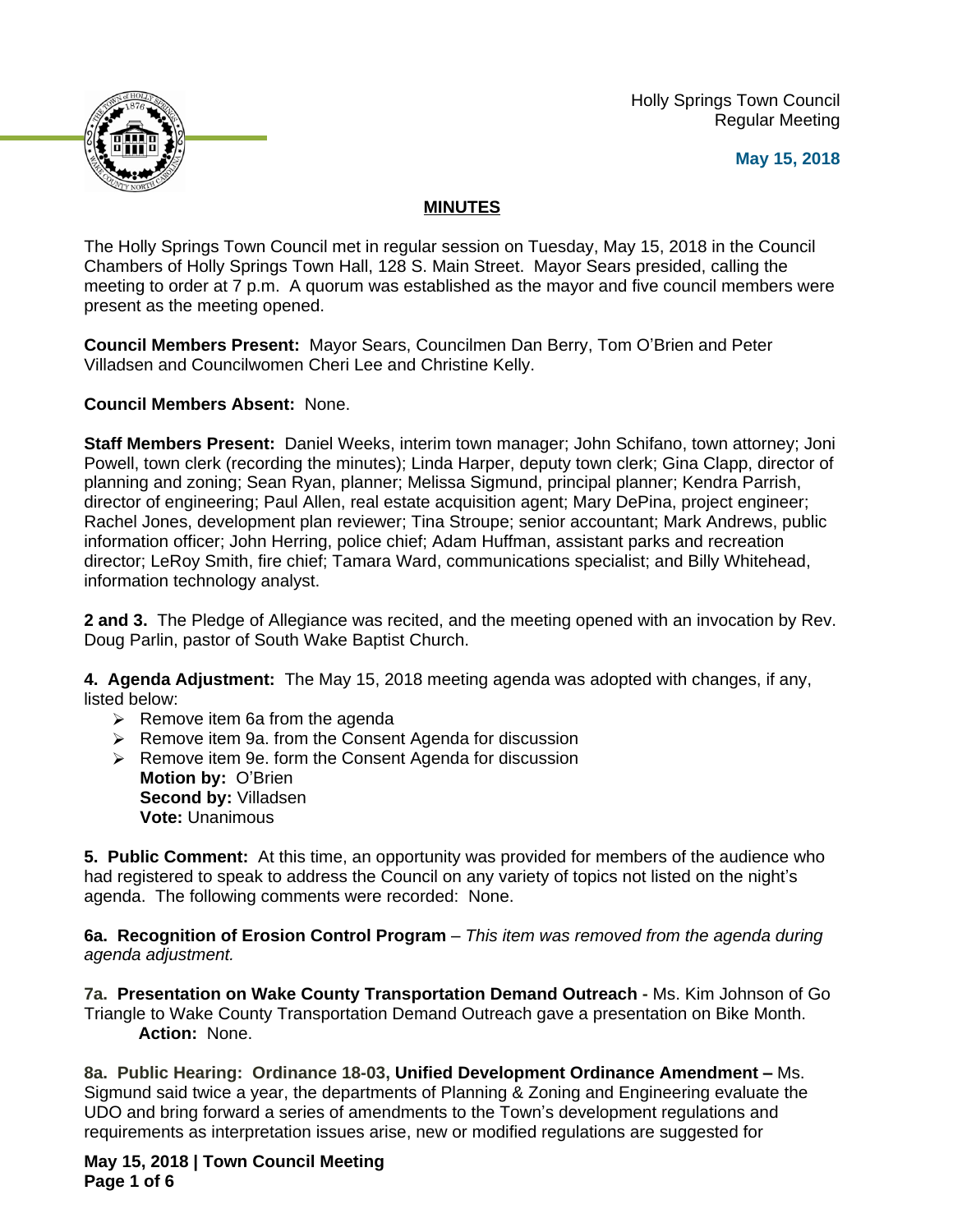development within the Town's corporate limits and Extraterritorial Jurisdiction (ETJ), or the State modifies regulations or the General Statutes that have an impact on the Town's development regulations.

 She reviewed the draft Ordinance and Planning Board Report for specific text amendments. With that explanation completed, Mayor Sears opened the public hearing. The following input was recorded:

None.

There being no input, the public hearing was closed.

**Action #1:** The Council approved a motion to accept the following statement as being true: "The requested UDO Text Amendment is consistent with the Vision Holly Springs Comprehensive Plan, specifically including the following sections:

• Executive Summary in regards to "Using the Plan to Implement the Town's Vision" and "Adopting and Implementing the Plan";

- Section 1: Future Land Use "Objectives", "Future Land Use Plan Details";
- Section 4: Community Character "Objectives", "Defining the Village Streetscape";
- Section 7: Infrastructure and Utilities "Objectives"

The proposed UDO Amendments provide the tools necessary for staff and the development community to implement the goals and objectives stated in the Plan."

**Motion by:** Kelly **Second by: Berry Vote:** Unanimous

**Action #2:** The Council approved a motion to adopt ordinance 18-03 to approve and enact UDO Amendments #18-UDO-01 to modify the text of the Unified Development Ordinance as submitted by the Town of Holly Springs.

**Motion by:** Villadsen **Second by: Berry Vote:** Unanimous *A copy of Ordinance 18-03 is attached to these minutes.*

**8b. Public Hearing: Annexation Ordinance A18-01** – Ms. Clapp said at the last Town Council meeting this item was tabled. The applicant requested that action on this item be further tabled to a future meeting.

**Action:** The Council approved a motion to defer the public hearing and action on Annexation Ordinance A18-01 to June 5.

**Motion by:** Lee **Second by:** Villadsen **Vote:** Unanimous

**9. Consent Agenda:** The Council approved a motion to approve all items on the Consent Agenda. The motion carried following a motion by Councilman O'Brien, a second by Councilman Berry and a unanimous vote. The following actions were affected:

9a. Minutes – *This item was removed from consent agenda during agenda adjustment for discussion.*

9b. Budget Amendment Report- The Council received a report of monthly administrative budget amendments approved by the Town Manager. *A copy of the budget amendment report is attached to these minutes.*

9c. 2018 NCDOT Mowing Agreement - The Council approved to extend the Town's agreement for the mowing of NCDOT right of way for reimbursement in 2018 of \$20,049.

9d. Microsoft Enterprise Agreement Renewal - The Council approved renewal of the Town's Microsoft Enterprise agreement.

9e. Lighthouse Recruiting License & Use Agreement – *This item was removed from consent agenda during agenda adjustment for discussion.*

**May 15, 2018 | Town Council Meeting Page 2 of 6**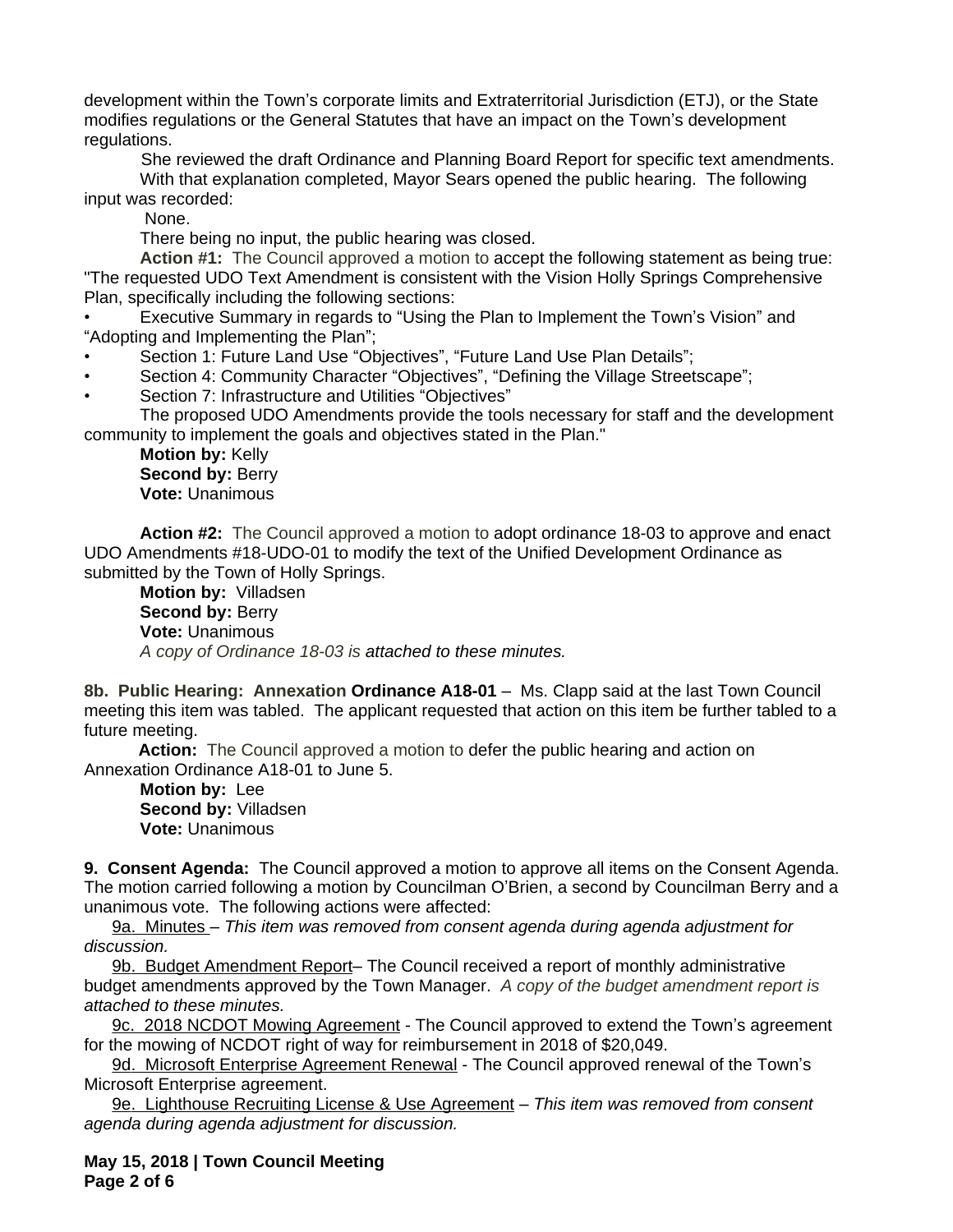9f. Wildwoods Infrastructure Reimbursement Agreement Amendment - The Council adopted an \$201,545.05 amendment to the FY 2017-18 budget to move funds from #24.290.09 to 30.210.06 for the Wildwoods Infrastructure Reimbursement Agreement.

9g. Sportsmanship Way / NC 55 Bypass Project – The Council approved to award contract for and approve funding in the amount of \$7,000 to Withers Ravenel for additional design services.*A copy of the budget amendment is attached to these minutes.*

9h. Avent Ferry Road Turn Lane Project - The Council approved additional funding in the amount of \$81,193 for the Avent Ferry Road turn lane project, with \$71,193 to be collected in the future from devevelopment.*A copy of the budget amendment is attached to these minutes.*

 9i. Town Hall Commons Project – The Council approved to award contract for relocation of gas line in the Town Hall Commons project. *A copy of the budget amendment is attached to these minutes.*

 9j. Temporary Health Care Uses Fees Schedule Amendment – The Council approved a fee schedule amendment for temporary health care uses.

9k. Ordinance 18-04 Surplus Property, \$30,000 - The Council adopted Ordinance 18-04 to allow administration to surplus personal property of the Town valued at \$30,000 or less. *A copy of Ordinance 18-04 is attached to these minutes.*

9l. 17-REZ-03 Petition Withdrawal – The Council approved to close the public hearing and deem the petition withdrawn for Zone Map Change Petition #17-REZ-03 for 4801 Sunset Lake Road.

9m. Budget Amendment, \$121,954 – The Council adopted an amendment to the FY 2017-18 budget in the amount of \$121,954 to cover costs of water meters and register purchases.

**9a. Minutes** – Councilwoman Lee and Councilman Berry said they were not prepared to discuss this item and asked that action be deferred.

**Action:** The Council approved a motion to defer action on approval of the minutes until the June 5 meeting.

**Motion By:** Berry **Second By:** Lee **Vote:** Unanimous

**9e. Lighthouse Recruiting License & Use Agreement** – Mr. Schifano said this request is for an addendum to the License and Use Agreement with Lighthouse Recruiting for the Co-Working Station.

He said Lighthouse Recruiting, LLC is seeking an extension to the License and Use Agreement for the co-working station, which will end in March 2019. They are currently leasing the Town's old police station. This Addendum to that Agreement will extend the lease until July 2019; and on a month-to-month basis after July until The Block project is complete.

**Action:** The Council approved a motion to approve an addendum to the License and Use Agreement with Lighthouse Recruiting for the Co-Working Station at \$5,000.

**Motion by:** Berry **Second by:** O'Brien **Vote:** Unanimous

**10a. Unfinished Business: Special Exception Use 17-SEU-16 and Development Plan 17-DP-16 for United Community Bank.** – Mr. Ryan said that this agenda item is a continuation of the discussion from the April 18, 2018 Town Council meeting. The Town Council tabled action of the item to allow the applicant to propose changes to the plans to address Town Council concerns. Staff did not receive revised plans from the applicant but has spoken with them regarding some potential changes that could be made.

Mike Zaccardo, 1223 James Franklin Road – Mr. Zaccardo addressed the concerns of the Council: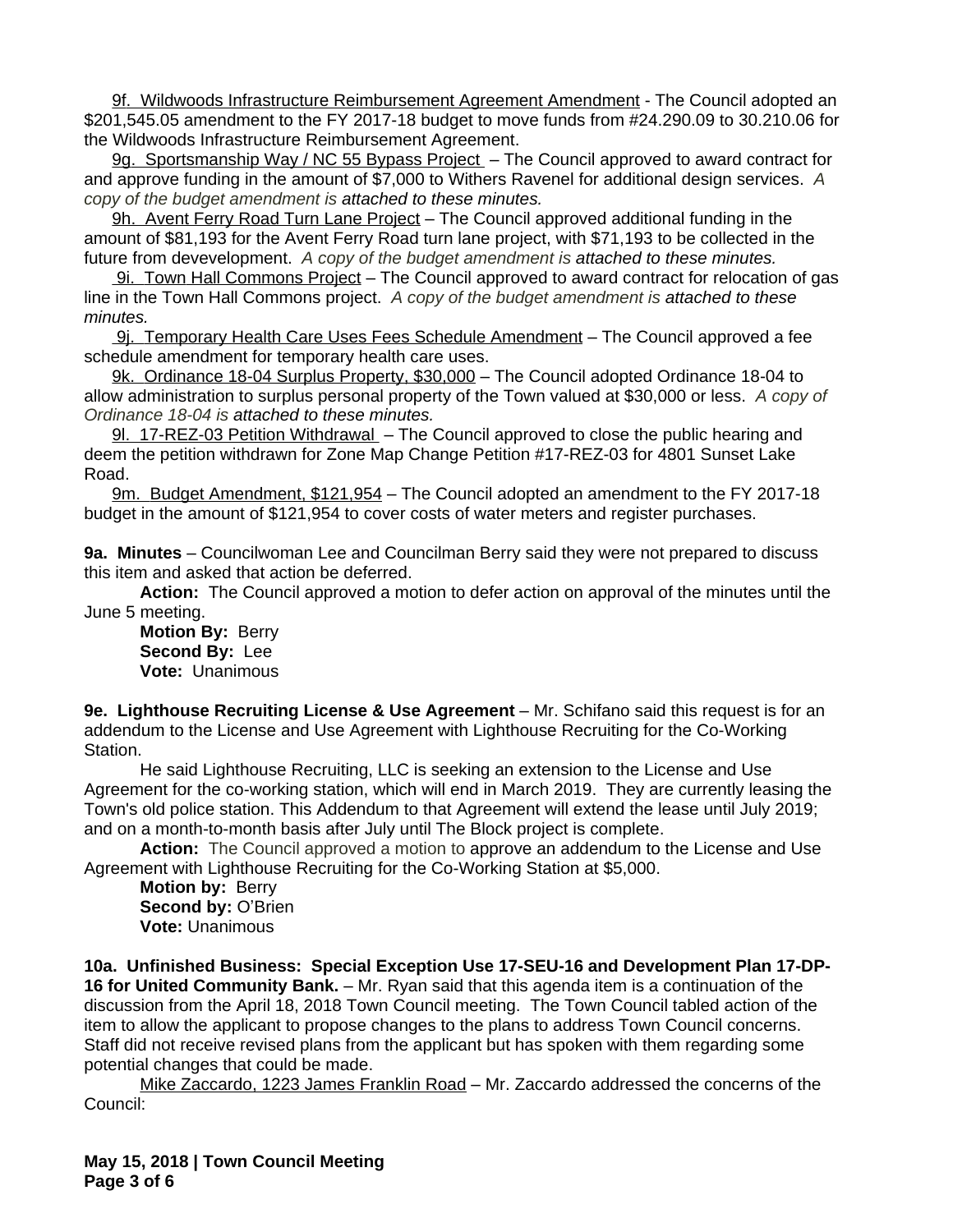1. An entrance off of Main Street -- The bank feels the Main Street entrance is necessary and represents a lot of design work.

2. Walk-up ATM – The bank feels strongly that the ATM in a drive-through is safer because patrons are not protected and are vulnerable at a walk-up ATM.

3. Tree Removal – The bank is proposing additional plantings. He said he felt the trees would have come done anyway since the sidewalk and sewer line would have necessitated it, but he understands the Council's concerns.

Jeff Pope, United Community Bank – Mr. Pope feels a downtown location is best for the bank and the downtown area.

Jimmy Boykin, with Stephenson General Contractor – said two trees were removed from the lot inadvertently. To make restitution, he said, the bank is willing to provide extra planting at the rear of the lot.

Councilman Villadsen asked if the drive-through would also serve as a walk-up. Bank representatives said yes.

Councilman O'Brien asked if the bank would be willing to make street improvements to the property across the street as restitution for the tree removal.

Councilman Berry asked if the new company would maintain the same community involvement as Four Oaks Bank. Bank representatives said yes.

Councilman O'Brien asked if the Council could get a commitment from the bank for street improvements across the street to enhance the character of the community.

Mr. Pope said he would run the idea of a walk-up ATM and off-site street improvements by his superiors.

**Action**: The Council approved a motion to table Special Exception Use 17-SEU-16 and Development Plan 17-DP-16 for United Community Bank to June 19.

**Motion:** Lee **Second:** Berry **Vote:** Unanimous

**10b. Park and Recreation Advisory Committee Appointment -** Mr. Huffman said that while the Council filled three vacancies on the Holly Springs Parks and Recreation Advisory Committee May 1, one appointee has opted to remain in her position as a contracted coach. This reopens one seat that needs to be filled.

He said during the May 1 meeting, those receiving more than one vote from among the Council members were appointed: Incumbent Liz Stone and Len Lloyd (and Kim Henry who has declined appointment.).

Four other applicants received at least one vote from individual Council members. They are Jason Guetgemann, Mike Kondratick, Jeff Palumbo and incumbent committee member Alice Reese.

**Action:** The Council approved a motion to reappoint Alice Reese to the Holly Springs Parks and Recreation Advisory Committee.

**Motion by:** Villadsen **Second by:** Lee **Vote:** Unanimous

**11a. Wayfinding Sign Project -** Ms. Sigmund said in late 2016, the Town of Holly Springs engaged with a consultant to design a wayfinding sign program to welcome visitors and new Holly Springs residents. The signs will showcase and direct people to the wide range of facilities around Town. This project is identified in Vision Holly Springs, the Town of Holly Springs Comprehensive Plan, Section 4.0 Community Character. One of the objectives defined by this section of the plan is to "Develop a comprehensive wayfinding signage program for the Town to direct motorists, pedestrians, and cyclists to major areas of interest throughout the town.

She said the 2017 Wayfinding Sign System document produced by consultant Frazier Associates includes two primary sizes of wayfinding signs to respond to the differing conditions for

**May 15, 2018 | Town Council Meeting Page 4 of 6**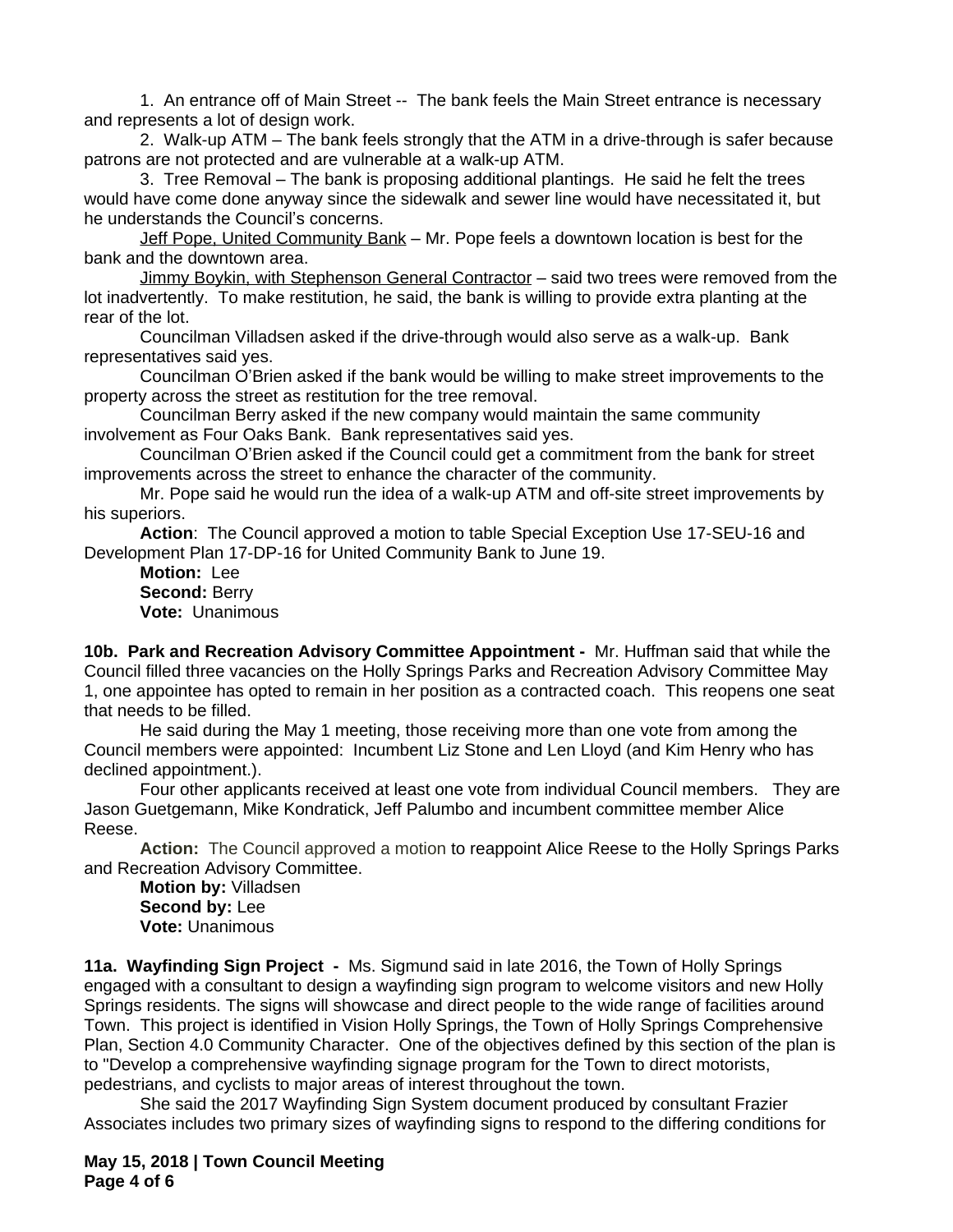pedestrian and vehicular traffic along roads with maximum speed limits of up to 25 mph and those roads with maximum speeds of up to 45 mph throughout town. The signs will create a cohesive streetscape as the proposed sign posts are designed to reference the decorative street name signs and stop signs used throughout the Village District. The signs also reflect the Town's branding, using the adopted color palette and incorporating a decorative bracket that evokes the Town's logo. The signage design has been endorsed by Town Council and has subsequently received all required approvals and encroachment permits from NCDOT for construction and installation.

She said on March 18, 2018, staff released a Request for Proposals (RFP) to identify sign companies interested in assisting the town in final design, fabrication, and installation of the signs for the Wayfinding program. The town received proposals from five companies. The RFP evaluation committee consisted of staff from the Planning & Zoning, Engineering, Administration, and Parks & Recreation departments. Based on review of the proposals submitted, as well as interviews with the highest ranked respondents, the evaluation committee is recommending Signs, Etc. be contracted to complete the fabrication and installation of wayfinding signs.

The current fiscal year 2017-2018 budget appropriates \$100,000 for final design (engineered drawings), fabrication, and installation of the signs. While the Wayfinding Sign System document expects a total of approximately 40 wayfinding signs, it is anticipated that the current fiscal year appropriation will cover approximately 50% of total project costs. As a result, the proposed FY 2018-2019 budget that will be presented for Town Council's adoption, includes an additional \$100,000 allocation for Wayfinding Signs to complete the entire signage system. Staff will work with the consultant to refine project phasing plans for time and cost efficiencies as the scope of work and project timeline is finalized with the consultant.

**Action:** The Council approved a motion to select Signs, Etc. as the chosen vendor to provide the service contract for final design, fabrication, and installation of wayfinding signs and authorize the Town Manager to negotiate terms of a contract with Signs, Etc. for an amount not to exceed \$200,000.

**Motion by:** Berry **Second by:** Lee **Vote:** Unanimous

**11b. 2011 Parks and Recreation Facilities Bonds Extension -** Ms. Stroupe said in 2011 the citizens of Holly Springs voted to issue \$20M in General Obligation Bonds for Parks and Recreation projects. To date we have issued \$12.5M of those bonds. Unissued bonds to be outstanding for a maximum of 7 years. The remaining \$7.5M of these bonds are set to expire in November 2018.

She said the town has the option to extend the bonds for an additional 3-year period. Staff is preparing for the extension in the event it is determined in the future to issue these bonds for their original intended purpose. This extension does not "issue" these bonds or create a debt of the Town- it merely preserves the option for the Town to do so at some point within the next three years.

**Action:** The Council approved a motion to adopt Resolution 18-18 requesting Local Government Commission to extend the time to issue General Obligation Parks and Recreation Facilities bonds for an additional 3 years.

**Motion by:** O'Brien **Second by:** Kelly **Vote:** Unanimous *A copy of Resolution 18-18 is attached to these minutes.*

**11c. \$40 Million Transportation Bond Referendum -** Ms. Stroupe said the Town Council of the Town of Holly Springs, North Carolina, has studied the need for transportation improvements in the Town. The Town Council has considered alternative means of financing the costs of the desired improvements, and has made a preliminary determination to finance at least some of the costs of the project through the issuance of general obligation bonds. The issuance of these general obligation bonds is subject to the approval of the Town's voters at a bond referendum. This

**May 15, 2018 | Town Council Meeting Page 5 of 6**